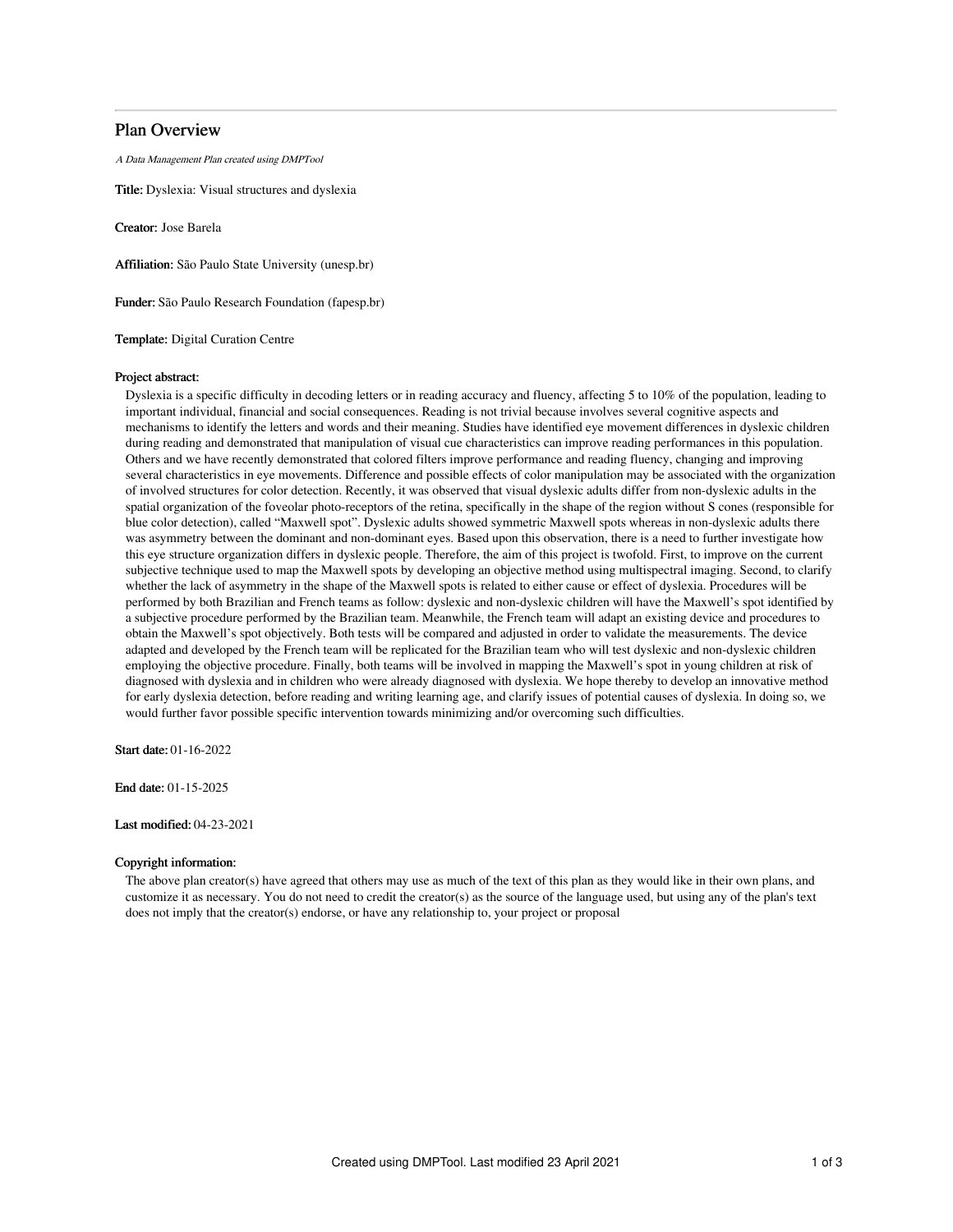## Data Collection

### What data will you collect or create?

Data will be obtained regarding the format of central eye structures (Maxwell Spot) of dyslexic and non-dyslexic children. Data about the size and format of the Maxwell spot will be stored in spreadsheet.

#### How will the data be collected or created?

Two methods will be employed. First, Children will look through an ophthalmoscopy with lights being projected, for example green and blue alternately with cyclic ratio adjustable, with one eye, keeping the other's vision obstructed. The child will be asked to draw, in a tablet, the figure that appears as a dark spot on her/his vision, which resembles to the region without the presence of specialized cones for the blue color. This procedure will be performed for each eye, obtaining the image of the dark spot for each eye. Second, the Maxwell spot will be also obtained employing a objective technique of reflectance image.

## Documentation and Metadata

#### What documentation and metadata will accompany the data?

Each participant's data will be organized in a directory named with participant's initials, preserving his/her private information. In each directory, information abou the measurements and conditions will be stored.

### Ethics and Legal Compliance

#### How will you manage any ethical issues?

Children's parents will given written permission by signing a Consent Form prior to his/her son/daughter to participate in the study. Also, each child will given written permission by signing a simplified Consent Form adapted to children. All these documents and procedures will be approved by the Ethical Institutional Committee.

#### How will you manage copyright and Intellectual Property Rights (IP/IPR) issues?

Data basis will be stored, preserved and disseminate through the UNESP Institutional Repository and allow open access to scientific use by UNESP researchers and students (https://repositorio.unesp.br/?locale-attribute=en)

## Storage and Backup

### How will the data be stored and backed up during the research?

Data will be stored and regularly saved using Google Drive made available by the UNESP. The researcher group will be responsible to perform backups and storage of the data. Upon the end of the project, the data basis will be made available, upon previous subscription, to the UNESP Institutional Repository.

#### How will you manage access and security?

Access to Google Drive and UNESP Institutional Repository will require password that will be manage by the project principal investigator

### Selection and Preservation

### Which data are of long-term value and should be retained, shared, and/or preserved?

All data will be important and, therefore, will be retained for future possible use. Data organization will preserve participant's privacy and will be manage by the principal investigator.

### What is the long-term preservation plan for the dataset?

Data will be preserved at least for 10 years upon the end of the project.

### Data Sharing

#### How will you share the data?

During the project execution, data will be published and made available through publication in scientific journal and also in presentation in Congress and Conferences. After the end of the project, data will be made available in the open access format, with the correspondent citation of their source. Also, the UNESP Institutional repository requires that any users fill out a form allowing track of the users of the data.

#### Are any restrictions on data sharing required?

Considering that the information from this project and set of studies has potential to produce patent, access to the data will be made available partially and/or after going